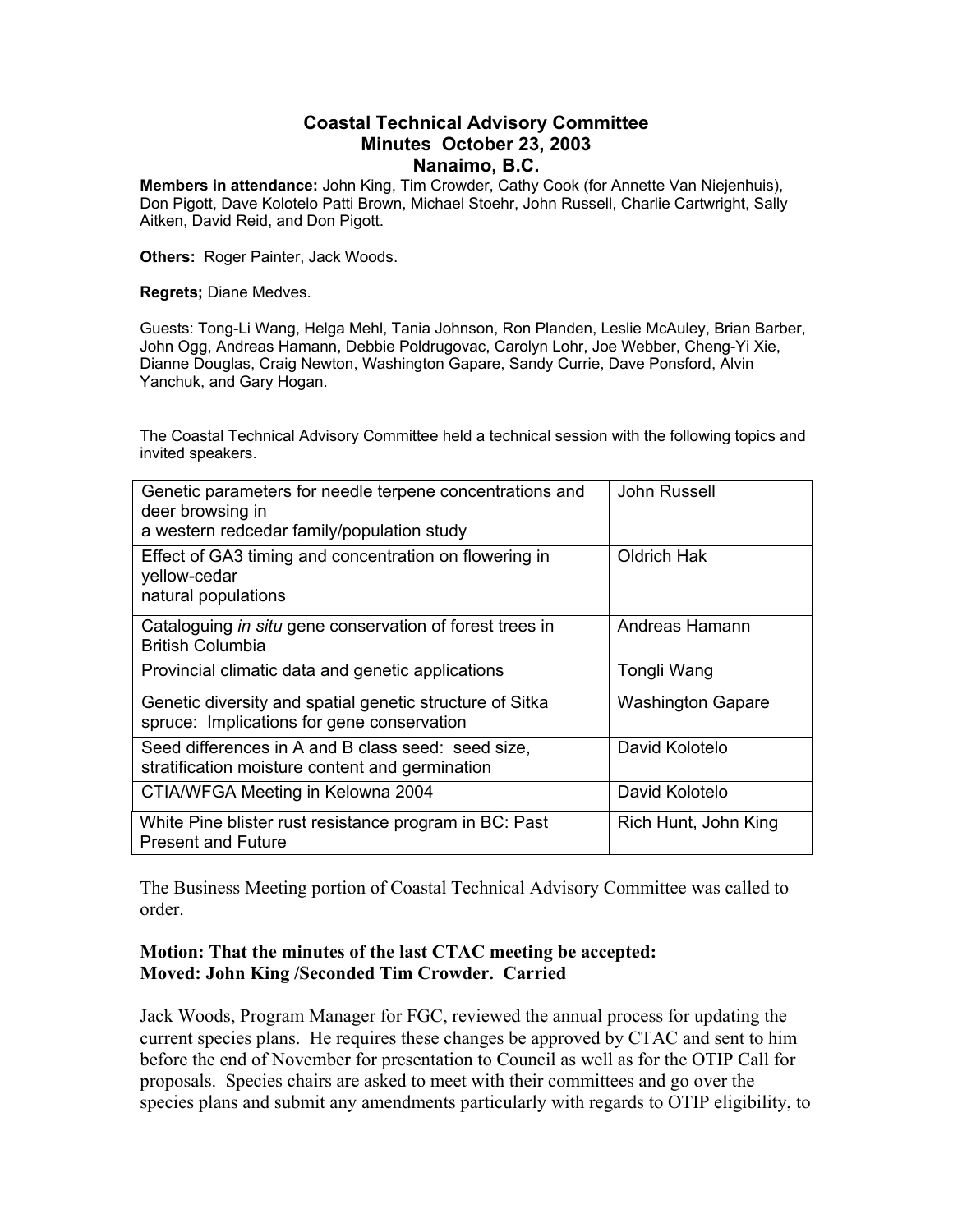Sally Aitken for approval by CTAC. This will include both OTIP eligibility and a first cut on the Breeding sub-program funding request. As there will be no meeting of the CTAC in November, approval of the changes to the species plans will likely be done by phone or e-mail, prior to the last week of November. Jack Woods will send out a series of steps to everyone.

The 2004-5 OTIP Call for proposals will be issued on December 1, 2003 as per other years. Any further motions/items that will be going to FGC will also have to be passed by CTAC by the end of November.

The Forest Genetics Council, over the last year and a half, has been reviewing its Strategic Plan. This Plan has been in place for a number of years and it is time to update it with projections consistent with more current information. Council has asked for input from the TAC's with regards to its overall key objectives. These included:

- The current gain target in the FGC strategic plan shows an increase of 6% to 12 % by 2007. Possible changes to this target would either be 0.5% per year or a target of 20% by 2020.
- The "Use of orchard seed" target of 75% by 2007 has proven to be overly optimistic. It has been suggested that a more realistic target would be 75% by 2014.
- The current objective of "Manage a Gene Conservation program" would likely not be changed.
- The objective of "Identify and fund long-term productivity capabilities required to meet Business Plan priorities" may be changed to ":co-ordinate stakeholder activities and identify resources to meet Business Plan objectives".
- The objective of "Monitor progress in all aspects of Gene Resource Management" would likely not change.
- There are currently 4 technical committees CTAC, ITAC, ETAC and GCTAC along with special function committees for Gene Resource Information Management and Seed Pest Management. No changes are expected to occur in this area.
- The priorities for investment currently include 4 specific categories
- 1. Advanced generation
- 2. First generation only
- 3. Genecology work
- 4. No recognized program.

 These categories are also not expected to change in the near future. Please submit any comments to Jack Woods.

## **Coastal Hardwoods**

The Committee discussed the potential requirements and merits for investing in coastal hardwoods and the associated need to set-up a species committee to be responsible for them.

## **Motion: That the Coastal TAC form a species committee for hardwoods Moved: Don Pigott/ Patti Brown. Carried**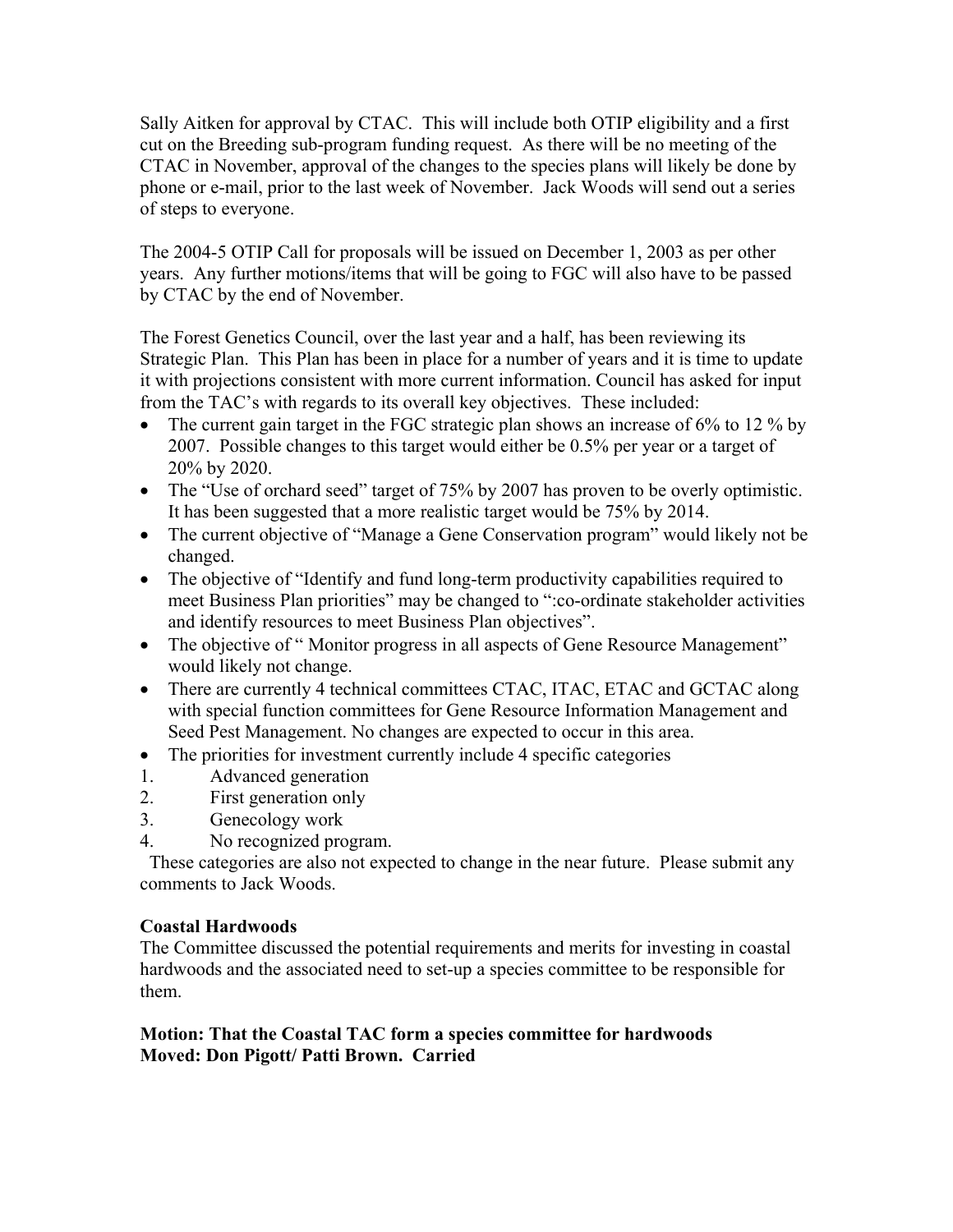**Action Item:** Alvin Yanchuk and Chang-Yi Xie will look into a source for a budget for such a program. Potential members were identified to sit on the Committee and they include: Andreas Hamaan, (UBC), Dan Carson (Scott Mill), Neil Hughes (Weyerhaeuser), Don Piggott (Yellow Point Propagation), Scott Dunn, Chang-Yi Xie, Alvin Yanchuk.

### **New FGC Members**

Jack Woods reviewed the recent changes in FGC membership as approved by the Chief Forester:

| <b>Council Position</b>             | <b>Incumbent</b>            | Recommendation                            |
|-------------------------------------|-----------------------------|-------------------------------------------|
| Co-chairs                           |                             |                                           |
| Industry                            | Shane Browne-Clayton        | Shane Browne-Clayton                      |
| <b>Industry</b>                     |                             |                                           |
| Southern interior seed user         | Mark Hopkins (Ainsworth)    | Mark Hopkins                              |
| Northern interior seed user         | None – new position         | Frank Gundersen (Abitibi<br>Consolidated) |
| Interior producer                   | Art Lacourciere (Weldwood)  | Walter Matosevic (Canfor)                 |
| Coast seed user                     | Diane Medves (Weyerhaeuser) | Diane Medves                              |
| Coast producer                      | John Barker                 | John Barker                               |
| <b>Technical Advisory Com. Reps</b> |                             |                                           |
| Interior                            | Mike Carlson (MoF)          | Mike Carlson (MoF)                        |
| Coast                               | Sally Aitken (UBC)          | Sally Aitken (UBC)                        |
| <b>FIA</b> (non-voting)             | New                         | Ken Baker                                 |
| <b>University</b>                   | Chris Hawkins (UNBC)        | Chris Hawkins (UNBC)                      |
| <b>Canadian Forest Service</b>      | <b>New</b>                  | Gary Hogan                                |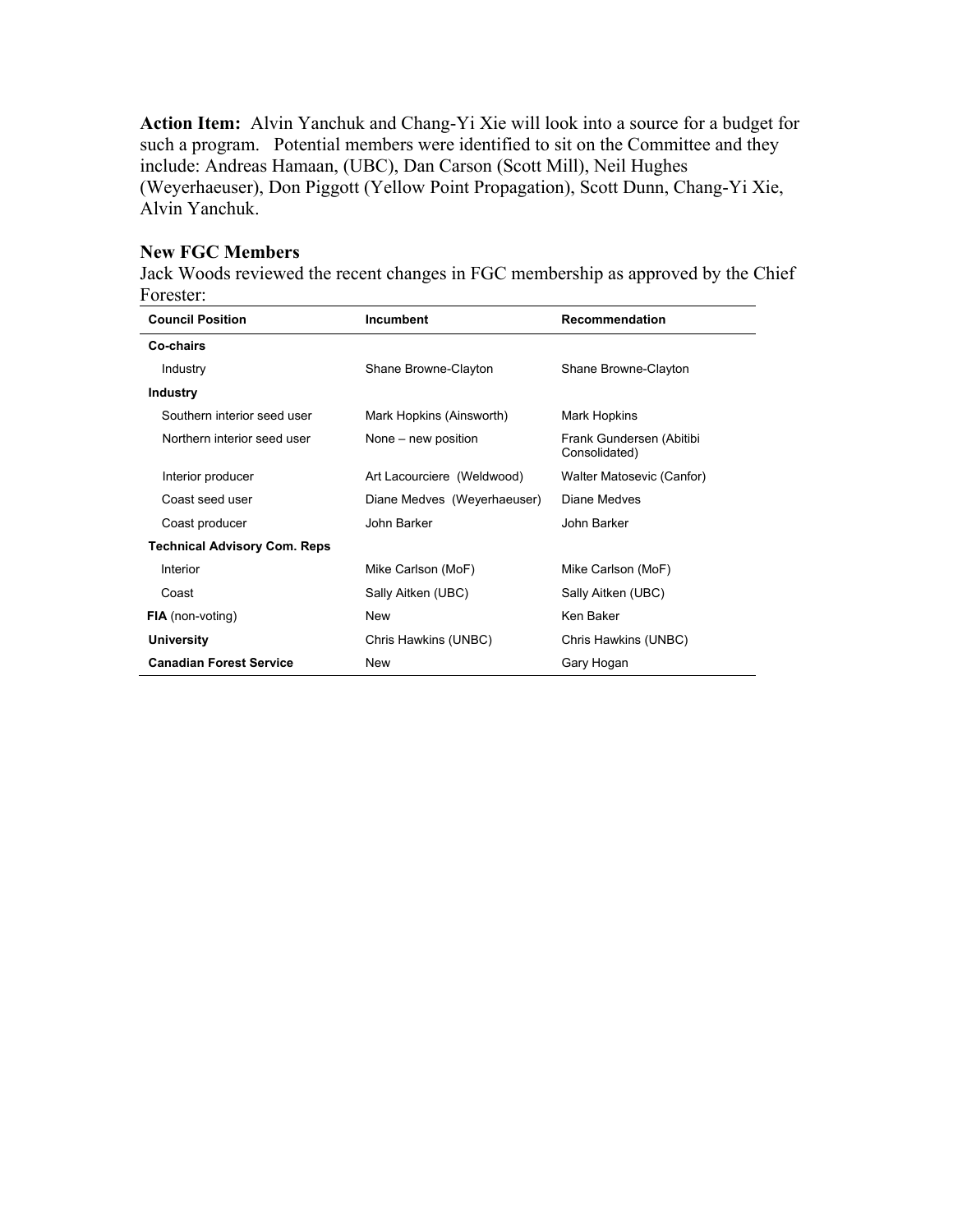## **Parent Tree Registry – Leslie**

• Plans call for the current Parent Tree Registry to be converted from FoxPro to SPARWEB. Phase one (business requirements and design) will commence this fiscal year. The new parent tree registry will allow direct on-line access for clients to parent tree information and including breeding values. Phase two (development) will begin early next fiscal year. For input on user requirements contact Leslie.

# **Forest and Range Practices Act – GRM Update – Brian Barber**

• Brian provided an update on the development of Chief Forester's Standards for tree gene resource management. Forest and Range Practices Act was introduced last year. Jack Woods is working on CF Standards with MoF on behalf of the FGC. The FGC was provided with a draft of the Standards for review and comment in early October. Jack Woods and the TAC chairs have distributed the draft and TAC members are asked to give comments to Jack before November  $12<sup>th</sup>$ . Brian stressed that members should not be concerned with the fine details in the actual document, particularly not the legal wording. In replying members are asked to comment on specific items and to refer to the number in the Act. Outstanding issues will be brought before the Chief Forester for resolution/decision. There has been a lot of discussion on seedlot selection (A over  $B$ + over B and genetic worth). The final document has to be in place by December. February 2004 is the target date set for training.

# **Species Committees 1:04:00**

The various species committee minutes have been appended to this document. They include:

Red and Yellow Cedar Committee. Coastal Douglas-fir Committee. Western Hemlock Committee. Western White Pine Committee. Sitka Spruce Committee.

# **Specific items from the Species Committee Meetings:**

## **John King (for Annette) – Sitka Spruce Committee.**

- There was a request from WFP to introduce some high elevation clones into the OCI orchard. The breeder will review this and see if this can be done.
- Clonal verification needs to be done between clone 898 and other similar clones.

**ACTION:** Sitka Spruce Chair to provide Leslie McAuley with clarification as to parenttree/source weevil resistance ratings.

# **Patti Brown – White Pine Committee**

• Discussion of the use of letters instead of numbers being used in SPAR. This reflects on the need with regards to White pine and resistance.